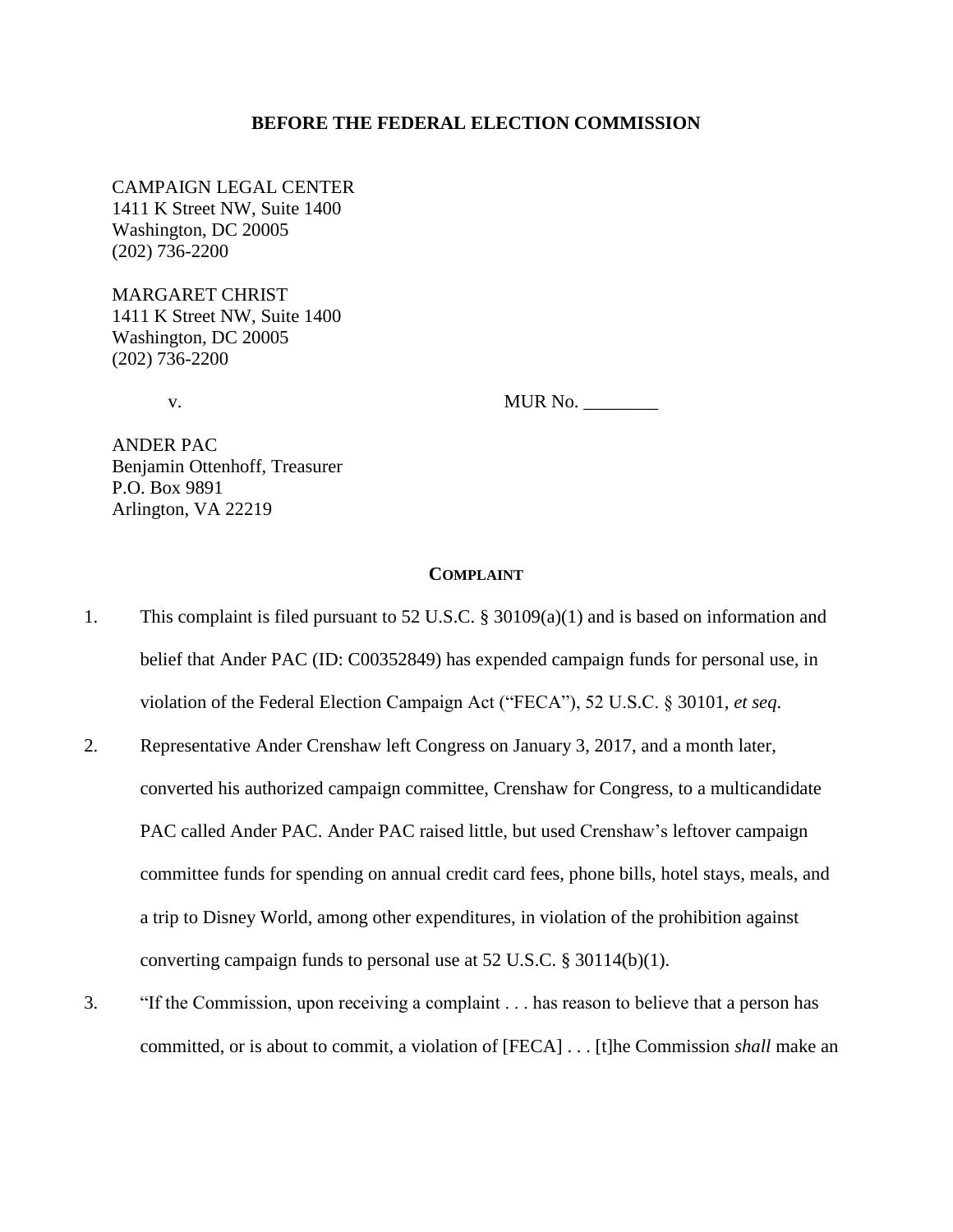investigation of such alleged violation . . . ." 52 U.S.C. § 30109(a)(2) (emphasis added); *see also* 11 C.F.R. § 111.4(a).

## **FACTS**

- 4. Ander Crenshaw represented Florida's 4th District in the U.S. House of Representatives from 2001 until January 3, 2017. Crenshaw for Congress was his principal campaign committee.<sup>1</sup>
- 5. On February 1, 2017, a month after Crenshaw left office, Crenshaw for Congress converted to a multicandidate PAC and changed its name to Ander PAC.<sup>2</sup>
- 6. Ander PAC began with \$59,868 in cash-on-hand, according to its first report filed with the Commission.<sup>3</sup> During the first half of 2017, Ander PAC reported \$2,450 in receipts—

Ander PAC[,](javascript:;) 2017 Mid-Year Report, FEC Form 3X, at 2 (filed July 31, 2017), [http://docquery.fec.gov/pdf/153/201707319069899153/201707319069899153.pdf.](javascript:;) At the beginning of the reporting

 $\mathbf{1}$ <sup>1</sup> Crenshaw for Congress, Statement of Organization, FEC Form 1, at 2 (amended Dec. 21, 2015), [http://docquery.fec.gov/pdf/080/201512219004410080/201512219004410080.pdf.](http://docquery.fec.gov/pdf/080/201512219004410080/201512219004410080.pdf) On April 13, 2016, Crenshaw announced that he would not seek re-election. Simone Pathé, *Florida's Ander Crenshaw Won't Seek Re-election*, ROLL CALL (Apr. 13, 2016), [https://www.rollcall.com/politics/floridas-ander-crenshaw-wont-seek-re-election.](https://www.rollcall.com/politics/floridas-ander-crenshaw-wont-seek-re-election) Certain expenditures while Crenshaw was still in office, in the nine-month period between his retirement announcement and his departure from Congress, may also have violated the personal use prohibition and/or reporting requirements. For example, on its 2016 October quarterly report, Crenshaw for Congress reported \$0 in receipts, but its \$100,981 in third-quarter spending included the following expenditures described as "travel": \$828 at the Hammock Beach Lodge in Florida on August 19, 2016, another \$3,613 to the Hammock Beach Lodge on September 23, 2016, and \$2,691 to the Broadmoor Hotel in Colorado Springs, Colorado, on September 23, 2016. Crenshaw for Congress, 2016 October Quarterly Report, FEC Form 3, at 3, 4, 16, 28, 30 (filed Oct. 15, 2016), [http://docquery.fec.gov/pdf/088/201610159032554088/201610159032554088.pdf.](http://docquery.fec.gov/pdf/088/201610159032554088/201610159032554088.pdf) Because there were no receipts from this period, it does not appear that these expenditures were related to fundraising activities. On its 2016 yearend report, the committee again reported \$0 in new receipts, but its \$79,785 in fourth-quarter spending included "travel" expenditures such as \$2,412 at the Gramercy Park Hotel in New York City on September 21, 2016, \$1,991 at the Trump International Hotel on September 29, 2016, and \$1,700 at the Hyatt Regency Jacksonville on November 6, 2016. Crenshaw for Congress, 2016 Year-End Report, FEC Form 3, at 3, 4, 25, 27, 10 (filed Jan. 31, 2017), [http://docquery.fec.gov/pdf/227/201701319042197227/201701319042197227.pdf.](http://docquery.fec.gov/pdf/227/201701319042197227/201701319042197227.pdf) Additionally, the committee categorized \$38,490 in expenditures under category code 003, Solicitation and Fundraising Expenses, for expenditures at restaurants, the Capitol Hill Club, and other venues, despite the fact that the committee did not report raising any money during the reporting period. *Id*. at 8-27. *See also* Instructions for FEC Form 3 and Related Schedules, FED. ELECTION COMM'N 12 (revised May 2016)[, https://www.fec.gov/resources/cms](https://www.fec.gov/resources/cms-content/documents/fecfrm3i.pdf)[content/documents/fecfrm3i.pdf](https://www.fec.gov/resources/cms-content/documents/fecfrm3i.pdf) (explaining that "the committee should also broadly characterize disbursements by providing the code for each category of disbursement," and that category code 003 signifies a purpose of "Solicitation and Fundraising Expenses").<br> $\frac{2}{\pi}$  Ander BAC, Statement of Organiz

<sup>2</sup> Ander PAC, Statement of Organization, FEC Form 1, at 1, 2 (amended Feb. 1, 2017), [http://docquery.fec.gov/pdf/684/201702019042407684/201702019042407684.pdf;](http://docquery.fec.gov/pdf/684/201702019042407684/201702019042407684.pdf) *see also* Ander PAC, Notification of Multicandidate Status, FEC Form 1M, at 1 (filed Feb. 1, 2017), [http://docquery.fec.gov/pdf/697/201702019042407697/201702019042407697.pdf.](http://docquery.fec.gov/pdf/697/201702019042407697/201702019042407697.pdf)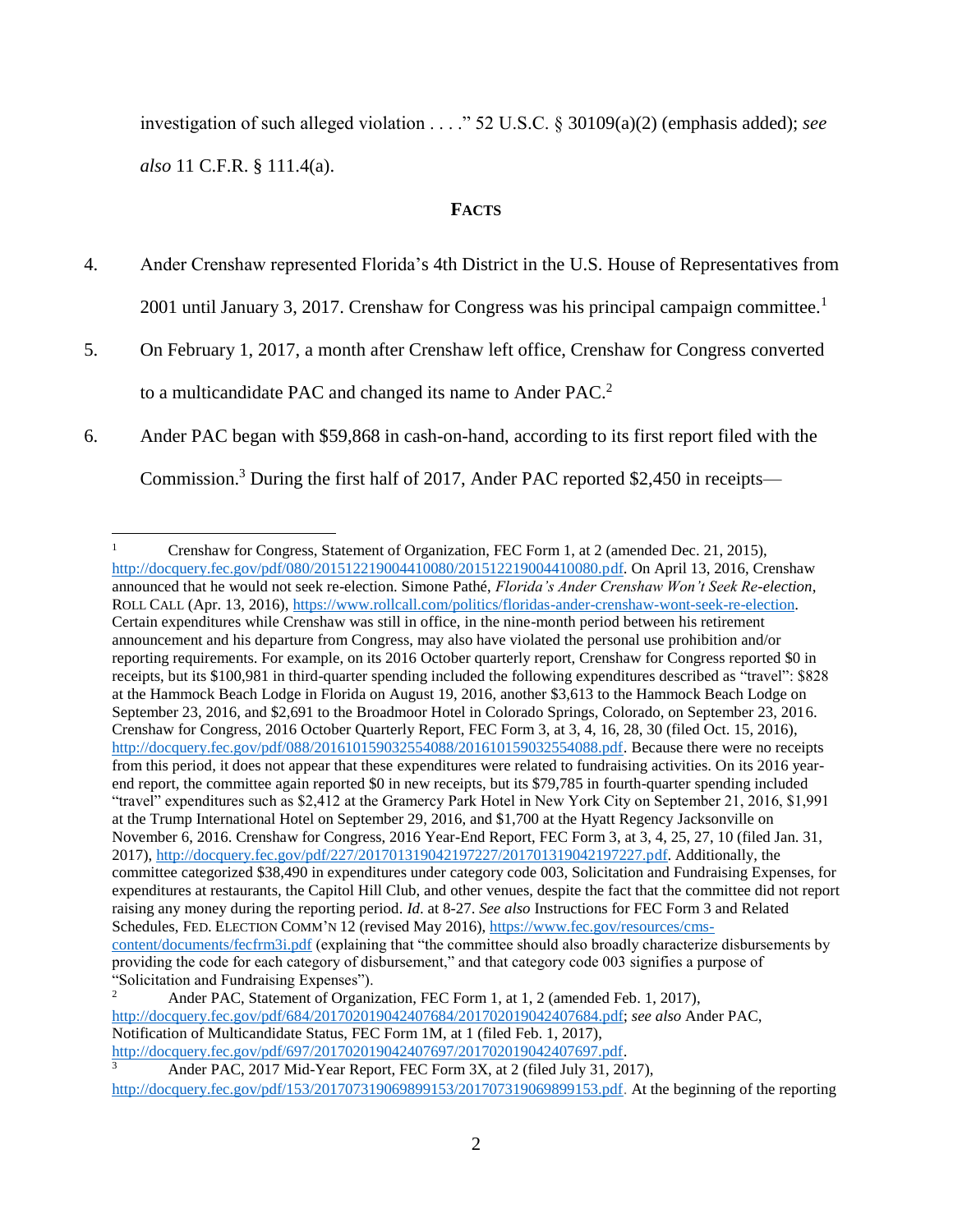comprising \$450 in contributions and a single \$2,000 refund from a prior Crenshaw for Congress contribution to another committee—and  $$25,691$  in disbursements,<sup>4</sup> which included the following expenditures after January 3, 2017:

- a) \$3,405 to AT&T in recurring payments for "phone service" throughout the first half of  $2017$ ;<sup>5</sup>
- b) \$412 to the Capitol Hill Club for "food/beverage" on June 27, 2017;<sup>6</sup>
- c) A series of expenditures all dated January 18, 2017, including: \$507 to Avis Rental Car for "travel"; \$251 to Delta Airlines for "travel"; \$978 to III Forks in Florida for "catering/facility rental"; \$951 to Riverside Liquors for "catering"; \$518 to Schneiders of Capitol Hill in Washington, D.C., for "food/beverage"; \$203 to SI Smithsonian in Washington, D.C., for a "subscription"; \$272 to St. Cecilia in Georgia for "food/beverage"; \$356 to The Italian Store in Arlington, Virginia, for "food/beverage"; and \$1,052 to the Yeamans Hall Club in South Carolina for "travel."7
- 7. On its 2017 year-end report, Ander PAC reported \$0 in receipts and \$6,992 in

disbursements, <sup>8</sup> which included:

a) \$2,885 to the Apple Store on December 11, 2017 for "phone equipment/service";  $9^{\circ}$ 

<sup>8</sup> Ander PAC, 2017 Year-End Report, FEC Form 3X, at 3, 4 (filed Jan. 31, 2018), [http://docquery.fec.gov/pdf/765/201801319091051765/201801319091051765.pdf.](http://docquery.fec.gov/pdf/765/201801319091051765/201801319091051765.pdf)

9

l period, January 1, 2017, Ander PAC reported \$59,868 in cash on hand; the reporting period ended with \$36,627 cash-on-hand. *Id.*

<sup>4</sup> *Id*. at 3, 4, 6-8. Ander PAC made only one \$3,000 contribution during the reporting period. *Id.* at 22.

<sup>5</sup> *Id*. at 9, 14, 15, 16, 17, 18, 19, 20.

<sup>6</sup> *Id*. at 18.

<sup>7</sup> *Id.* at 10-13. These expenditures were all memo entries associated with a \$7,546 credit card payment also dated January 18, 2017, *id*. at 9, so it appears likely that the individual expenditures were misdated.

*Id*. at 11.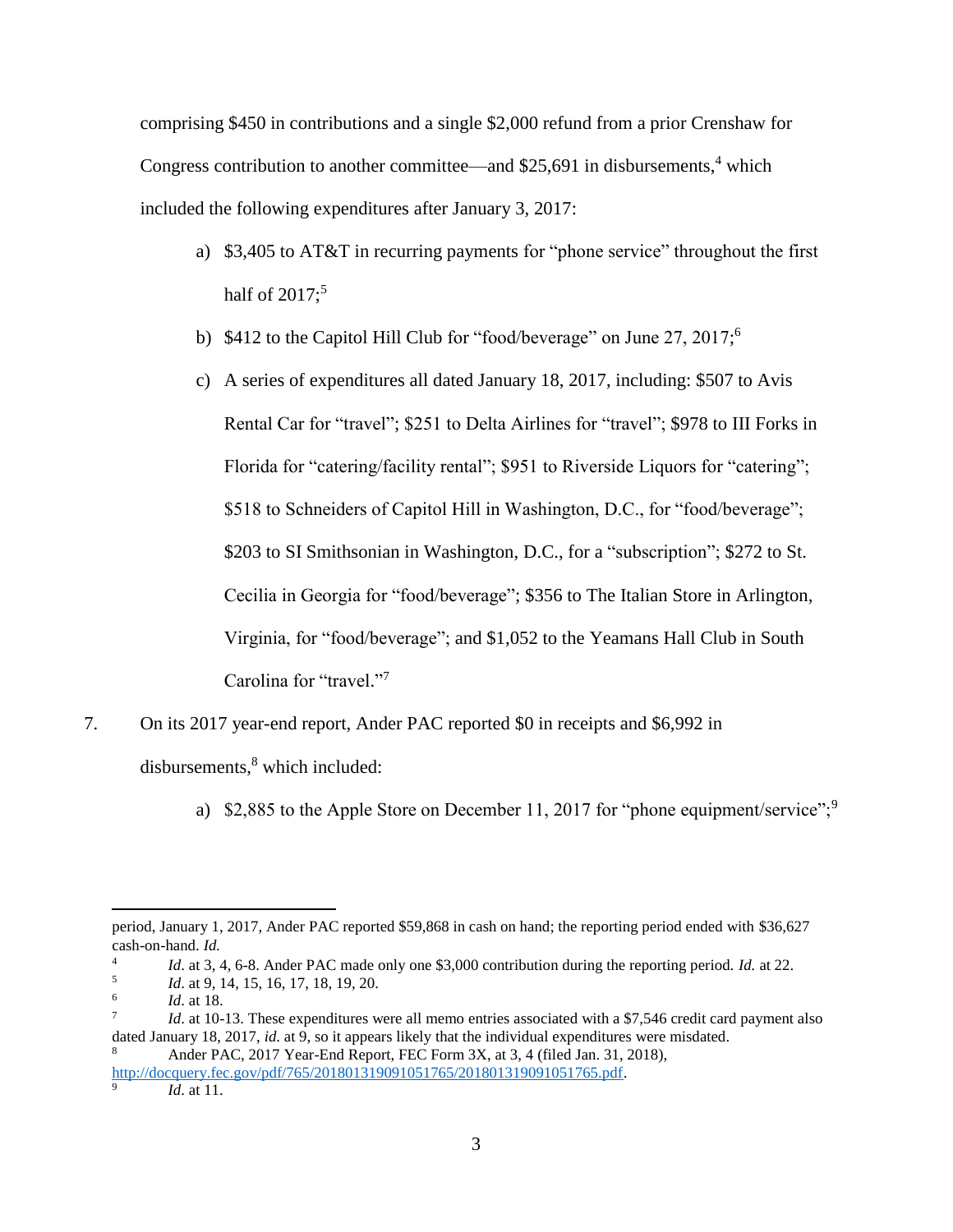- b) \$225 to American Express for an "annual fee"; $^{10}$
- c) \$1,250 in recurring payments to AT&T for "phone service";<sup>11</sup> and
- d) Two payments of \$55 each to EZ airport shuttle for "travel" in September and December 2017.<sup>12</sup>

8. On its 2018 April quarterly report, Ander PAC reported \$0 in receipts and \$3,224 in disbursements, $^{13}$  which included:

- a) \$1,730 to AT&T for three monthly payments for "phone service";<sup>14</sup>
- b) \$453 to River & Post in Jacksonville, Florida, for "food/beverage" on January 22,  $2018;^{15}$
- c) \$330 to EZ Airport Shuttle for "travel" in February and March  $2018$ ;<sup>16</sup> and
- d) A \$251 reimbursement to Erica Striebel for "food/beverage" at the Capitol Hill Club on February 10, 2018. 17
- 9. On its 2018 July quarterly report, Ander PAC reported \$0 in receipts and \$7,130 in disbursements, <sup>18</sup> which included a \$450 payment to the Capitol Hill Club for "dues" on June 24, 2018 and \$594 to AT&T in two payments for "phone service."<sup>19</sup>

 $10\,$  $\frac{10}{11}$  *Id.* at 9

 $\frac{11}{12}$  *Id.* at 6, 7, 8, 10.

 $\frac{12}{13}$  *Id.* at 8, 10.

Ander PAC, 2018 April Quarterly Report, FEC Form 3X, at 3, 4 (filed Apr. 15, 2018), http://docquery.fec.gov/pdf/883/201804159108125883/201804159108125883.ndf.

 $14$  *Id.* at 6, 7, 9.

 $15$  *Id.* at 6.

 $\frac{16}{17}$  *Id.* at 7, 8.

*Id.* at 9. Erica Striebel was Crenshaw's chief of staff while he was in Congress, and Striebel now is a lobbyist for General Dynamics. *Employment History: Striebel, Erica*, CTR. FOR RESPONSIVE POLITICS, [https://www.opensecrets.org/revolving/rev\\_summary.php?id=80540](https://www.opensecrets.org/revolving/rev_summary.php?id=80540) (last visited Jan. 17, 2019). Ander PAC, 2018 July Quarterly Report, FEC Form 3X, at 3, 4 (filed July 15, 2018),

[http://docquery.fec.gov/pdf/386/201807159115521386/201807159115521386.pdf.](http://docquery.fec.gov/pdf/386/201807159115521386/201807159115521386.pdf)

*Id.* at 6-7.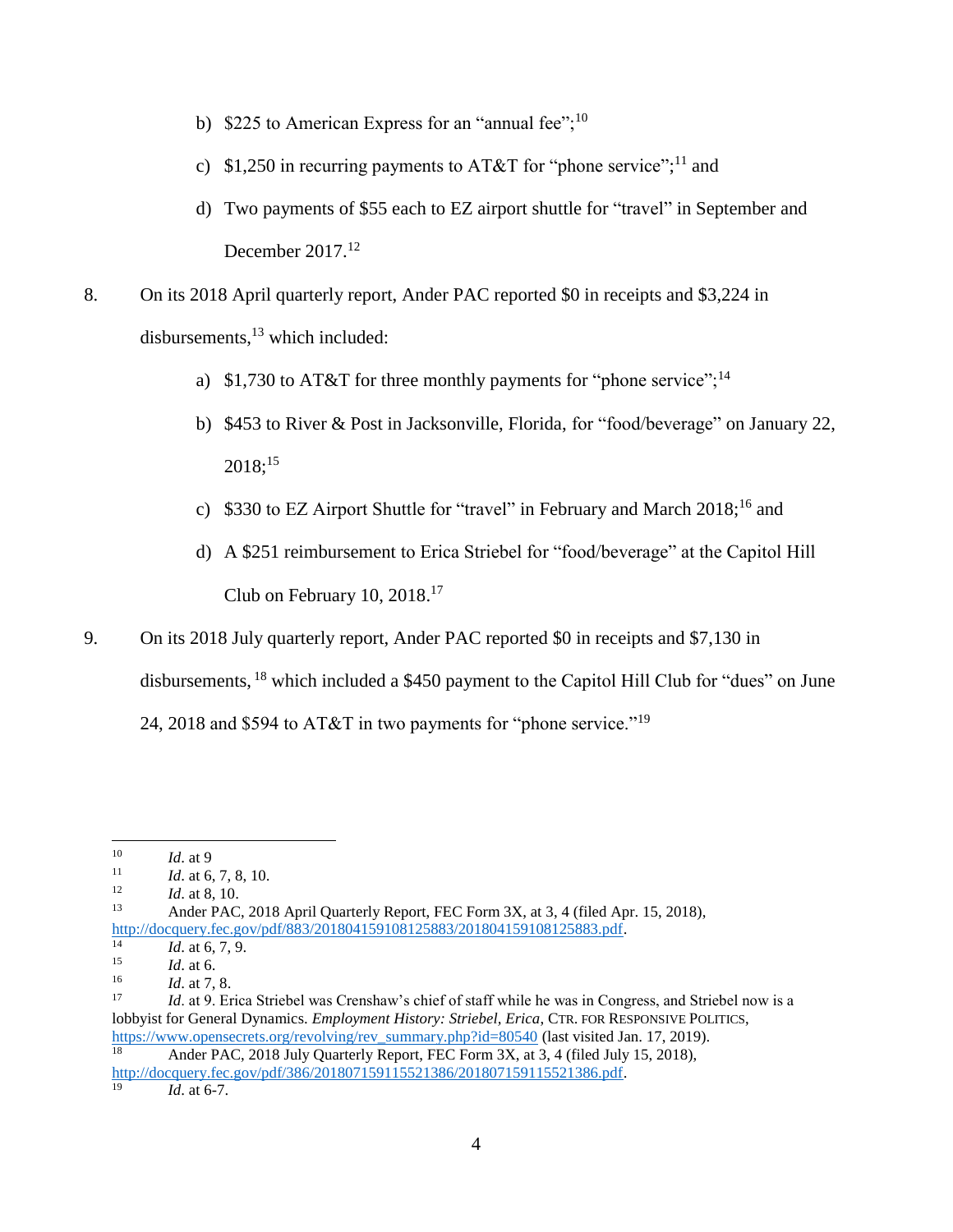- 10. On its 2018 October quarterly report, Ander PAC reported \$0 in receipts and \$3,177 in disbursements,<sup>20</sup> which included:
	- a) \$557 to the Four Seasons in Lake Buena Vista, Florida, on August 30, 2018 for "travel"; $^{21}$
	- b) \$923 to American Airlines on August 30, 2018 for "travel";<sup>22</sup>
	- c) \$1,011 to Village Hotel in Asheville, North Carolina, on August 30, 2018 for "travel";<sup>23</sup>
	- d) \$1,092 to Broadmoor Hotel in Colorado Springs, Colorado, on September 11, 2018 for "travel"; $^{24}$  and
	- e) Three monthly payments totaling \$1,030 to AT&T for "phone service."<sup>25</sup>
- 11. On its 2018 pre-general report, Ander PAC reported \$0 in receipts and \$12,071 in

disbursements,<sup>26</sup> which included:

- a) \$2,440 to Walt Disney World Services in Lake Buena Vista, Florida, on October 15, 2018, for "travel";<sup>27</sup>
- b) \$2,770 to the Four Seasons in Lake Buena Vista, Florida (which, according to its website, is "nestled in a secluded, residential setting with WALT DISNEY WORLD® Resort"<sup>28</sup>) on October 15, 2018 for "travel";<sup>29</sup>

<sup>27</sup> *Id*. at 7.

 $20\degree$ <sup>20</sup> Ander PAC, 2018 October Quarterly Report, FEC Form 3X, at 3, 4 (filed Oct. 15, 2018), [http://docquery.fec.gov/pdf/507/201810159124881507/201810159124881507.pdf.](http://docquery.fec.gov/pdf/507/201810159124881507/201810159124881507.pdf)

 $\frac{21}{22}$  *Id.* at 7.

 $\frac{22}{23}$  *Id.* 

 $\frac{23}{24}$  *Id.* at 8.

 $\frac{24}{25}$  *Id.* at 9.

 $\frac{25}{26}$  *Id.* at 6, 8, 9.

Ander PAC, 2018 Pre-General Report, FEC Form 3X, at 3, 4 (filed Oct. 25, 2018), [http://docquery.fec.gov/pdf/063/201810259130884063/201810259130884063.pdf.](http://docquery.fec.gov/pdf/063/201810259130884063/201810259130884063.pdf)

<sup>28</sup> FOUR SEASONS RESORT ORLANDO AT WALT DISNEY WORLD[, https://www.fourseasons.com/orlando/](https://www.fourseasons.com/orlando/) (last visited Mar. 7, 2019).

<sup>29</sup> Ander PAC, 2018 Pre-General Report, *supra* note 26, at 6.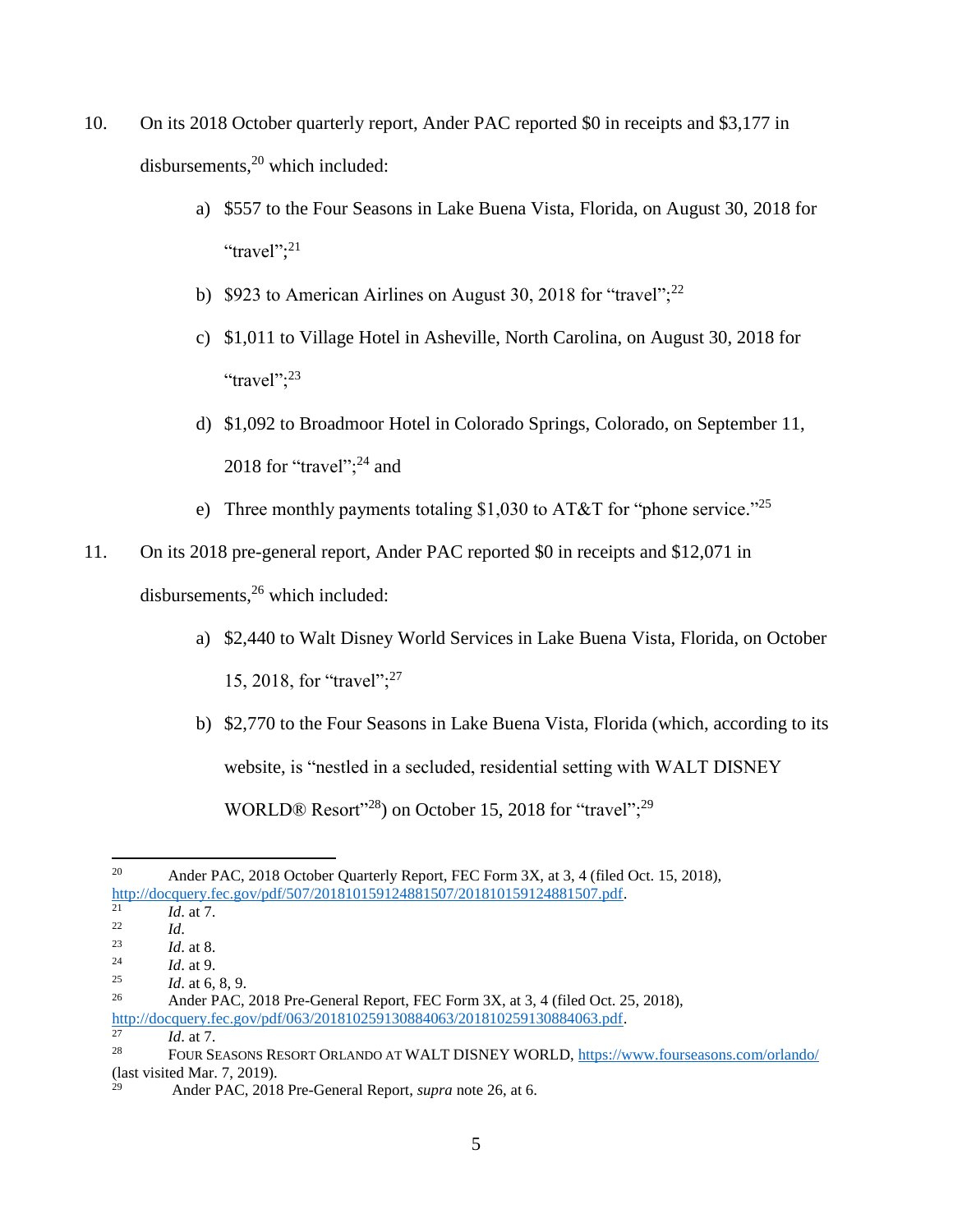c) \$392 to AT&T for "phone service" on October 15, 2018;<sup>30</sup> and

d) \$225 to American Express for a "renewal fee" on October 15, 2018.<sup>31</sup>

- 12. On its 2018 post-general report, Ander PAC reported \$0 in receipts and \$1,186 in disbursements,  $32$  which included the following expenditures all dated November 22, 2018: \$234 at San Lorenzo in Washington, D.C., for "food/beverage";<sup>33</sup> \$350 at The Line in Washington, D.C., for "food/beverage";<sup>34</sup> and \$392 for "travel" to the Gate Hospitality Group,<sup>35</sup> which is located at the same address as the Ponte Vedra Inn and Club, an oceanfront resort in Ponte Vedra Beach, Florida.<sup>36</sup>
- 13. On January 14, 2019, Ander PAC filed a termination report.<sup>37</sup> It reported no receipts and spent its remaining \$2,846 in cash on the following disbursements, all dated December 6, 2018: a \$1,421 credit card payment comprising \$25 spent at the Capitol Hill Club on "travel" and \$1,396 on "catering/facility rental" at Bistro Bis in Washington, D.C., and \$1,425 for "compliance consulting."<sup>38</sup>

## **SUMMARY OF THE LAW**

14. FECA provides that any "contribution accepted by a candidate" may be used by the candidate for, *inter alia*, "otherwise authorized expenditures in connection with the campaign

 $\overline{\phantom{a}}$ 

*Id.* at 6-7.

 $\frac{30}{31}$  *Id.* at 6.

 $\frac{31}{32}$  *Id.* at 7.

Ander PAC, 2018 Post-General Report, FEC Form 3X, at 3, 4 (filed Dec. 6, 2018), [http://docquery.fec.gov/pdf/640/201812069134466640/201812069134466640.pdf.](http://docquery.fec.gov/pdf/640/201812069134466640/201812069134466640.pdf)<br>33 *Id.* at 6

 $\frac{33}{34}$  *Id.* at 6.

 $\frac{34}{35}$  *Id.* 

 $\frac{35}{36}$  *Id.* at 7.

<sup>36</sup> *Contact Us*, Ponte Vedra Inn & Club, <https://www.pvicmember.com/Default.aspx?p=DynamicModule&pageid=394006&ssid=316155&vnf=1> (last visited Mar. 7, 2019). <sup>37</sup> Ander PAC, Termination Report, FEC Form 3X, at 1 (filed Jan. 14, 2019),

[http://docquery.fec.gov/pdf/371/201901149143812371/201901149143812371.pdf.](http://docquery.fec.gov/pdf/371/201901149143812371/201901149143812371.pdf)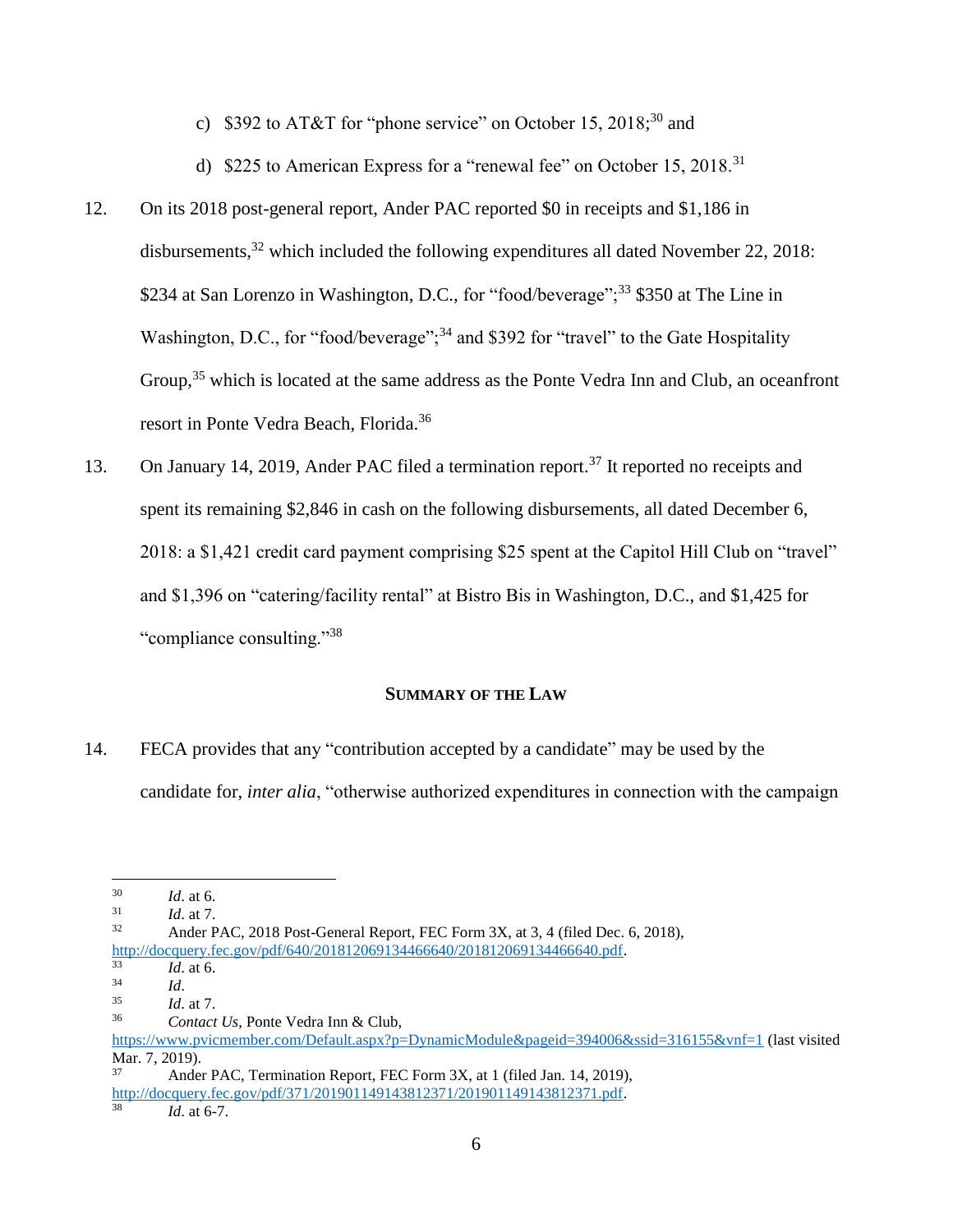for Federal office of the candidate," 52 U.S.C. § 30114(a)(1), *see also* 11 C.F.R. § 113.2(a)- (e), and that such contributions shall not be converted to the personal use of the candidate or any other person, *id*. § 30114(b); *see also* 11 C.F.R. §§ 113.1(g), 113.2(e).

- 15. Contributions accepted by a candidate are considered to have been converted to "personal use" if the funds are used "to fulfill any commitment, obligation, or expense of a person that would exist irrespective of the candidate's election campaign or individual's duties as a holder of Federal office." 52 U.S.C. § 30114(b)(2). Commission regulations similarly define "personal use" as the use of funds in a campaign account "to fulfill any commitment, obligation, or expense of any person that would exist irrespective of the candidate's election campaign or duties as a Federal officeholder." 11 C.F.R. § 113.1(g).
- 16. The Commission has explained the "irrespective" test as follows:

If campaign funds are used for a financial obligation that is caused by campaign activity or the activities of an officeholder, that use is not personal use. However, if the obligation would exist even in the absence of the candidacy or even if the officeholder were not in office, then the use of funds for that obligation generally would be personal use.

*Expenditures; Reports by Political Committees; Personal Use of Campaign Funds,* 60 Fed.

Reg. 7862, 7863–64 (Feb. 9, 1995). If a current officeholder or candidate "can reasonably show that the expenses at issue resulted from campaign or officeholder activities, the Commission will not consider the use to be personal use." *Id*. at 7867.

- 17. FECA and Commission regulations provide a non-exhaustive list of uses of contributions that are *per se* personal use. 52 U.S.C. § 30114(b)(2); 11 C.F.R. § 113.1(g)(1)(i). For uses of contributions not on this list, such as meal or travel expenses, the Commission determines, on a case-by-case basis, whether they constitute personal use. 11 C.F.R.  $\S$  113.1(g)(1)(ii).
- 18. Former officeholders or their campaign committees may permissibly use contributions to pay certain expenses related to winding down their office, *see* 11 C.F.R. § 113.2(a)(2)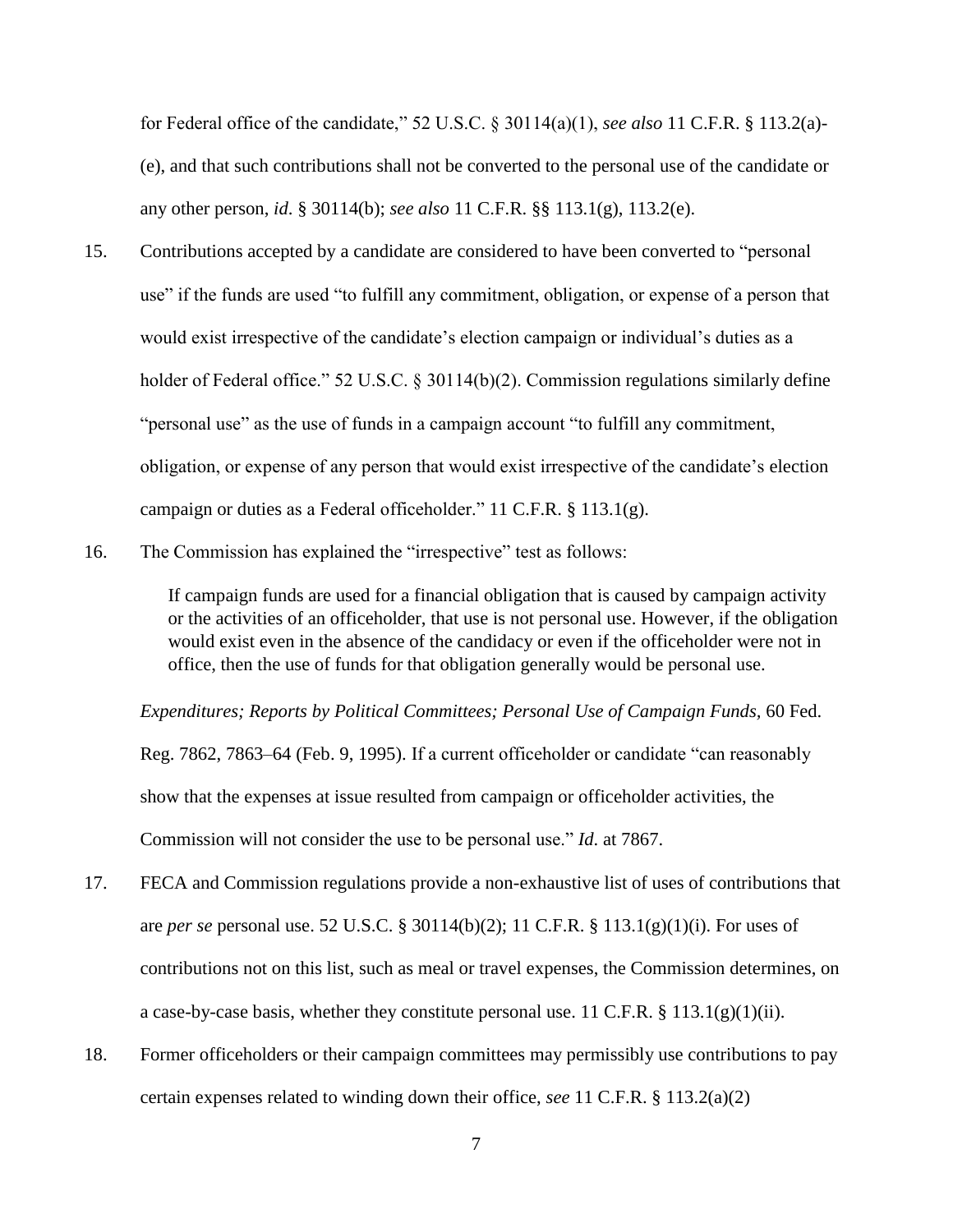(recognizing as "ordinary and necessary" costs of winding down a former officeholder's office and permitting use of campaign funds to pay for such expenses for six months after officeholder leaves office). The Commission has also permitted former officeholders' campaign committees to expend campaign funds for uses expressly permitted under FECA and Commission regulations, such as donating leftover campaign funds to charity as authorized by 52 U.S.C. § 30114(a)(3) and 11 C.F.R. § 113.2(b), *see* Advisory Opinion 2012-05 (Lantis), or donating to state and local candidates as authorized by 52 U.S.C. § 30114(a)(5) and 11 C.F.R. § 113.2(f), *see* Advisory Opinion 2012-06 (Perry); Advisory Opinion 1993-10 (Colorado).

19. The Commission has also permitted former candidates and officeholders to convert their principal campaign committees to multicandidate committees as an alternative to the committee's termination. *See, e.g*., Advisory Opinion 2012-06 (Perry); Advisory Opinion 2004-03 (Dooley for the Valley); Advisory Opinion 1994-31 (Gallo); Advisory Opinion 1988-31 (Stratton). However, contributions received when a committee was still a principal campaign committee remain subject to the personal use ban, even after converting to a multicandidate committee. Advisory Opinion 2004-03 (Dooley for the Valley) at 3; *see also* Advisory Opinion 2012-06 (Perry) at note 2.<sup>39</sup>

#### **CAUSE OF ACTION**

<sup>39</sup> Advisory Opinion 2004-03 found both the personal use ban and other then-existing restrictions on the use of campaign funds by a principal campaign committee remained in place after converting to a multicandidate committee. Congress subsequently changed the law to allow for the use of campaign funds for "any lawful purpose." other than personal use; the Commission stated that the change "had the effect of superseding, in part," those portions of Advisory Opinion 2004-03 that limited campaign funds to be used for specifically enumerated purposes, but the changes did not affect the analysis related to personal use. Explanation and Justification for Final Rules on Use of Campaign Funds for Donations to Non-Federal Candidates and Any Other Lawful Purpose Other than Personal Use, 72 FR 56245, 56246 (Oct. 3, 2007); *see also* Advisory Opinion 2012-06 (Perry) at note 2.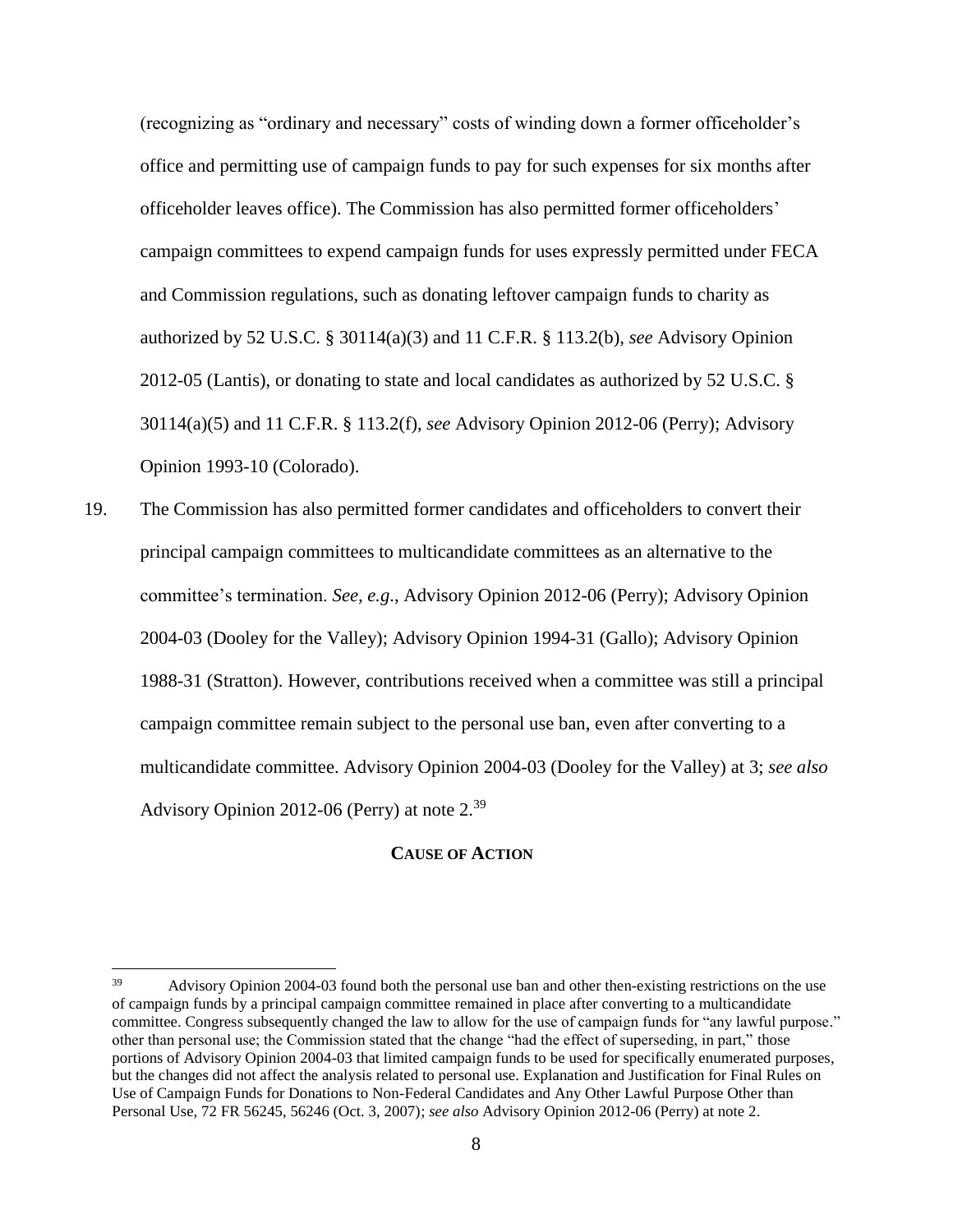## **I. Ander PAC Converted Campaign Funds to Personal Use**

- 20. A campaign committee may not convert campaign funds to the personal use of the candidate or any other person. 52 U.S.C. § 30114(b)(1). "Personal use" is defined as any expense that would exist "irrespective of the candidate's campaign or duties as a Federal officeholder," 52 U.S.C. § 30114(b)(2); 11 C.F.R. § 113.1(g). Contributions received when a committee was still a principal campaign committee remain subject to the personal use ban, even after converting to a multicandidate committee. Advisory Opinion 2004-03 (Dooley for the Valley).
- 21. Former Rep. Ander Crenshaw left Congress on January 3, 2017, and on February 1, 2017, converted his authorized campaign committee, Crenshaw for Congress, to Ander PAC, a multicandidate committee. The \$59,868 in contributions to Crenshaw's campaign committee that were rolled-over to Ander PAC remained subject to the statutory personal use ban. Despite this personal use prohibition, Ander PAC used Crenshaw's campaign funds for a variety of apparently personal expenditures, including a trip to Disney World, phone bills, expensive meals, and costly flights and hotel stays. Since Crenshaw left office, Ander PAC has been used to pay, among other expenses:
	- a) \$557 to the Four Seasons in Lake Buena Vista, Florida, on August 30, 2018 for "travel"; $40$
	- b) \$1,011 to Village Hotel in Asheville, North Carolina, on August 30, 2018 for "travel;"<sup>41</sup>

<sup>40</sup> <sup>40</sup> Ander PAC, 2018 October Quarterly, *supra* note 20, at 7.

*Id.* at 8.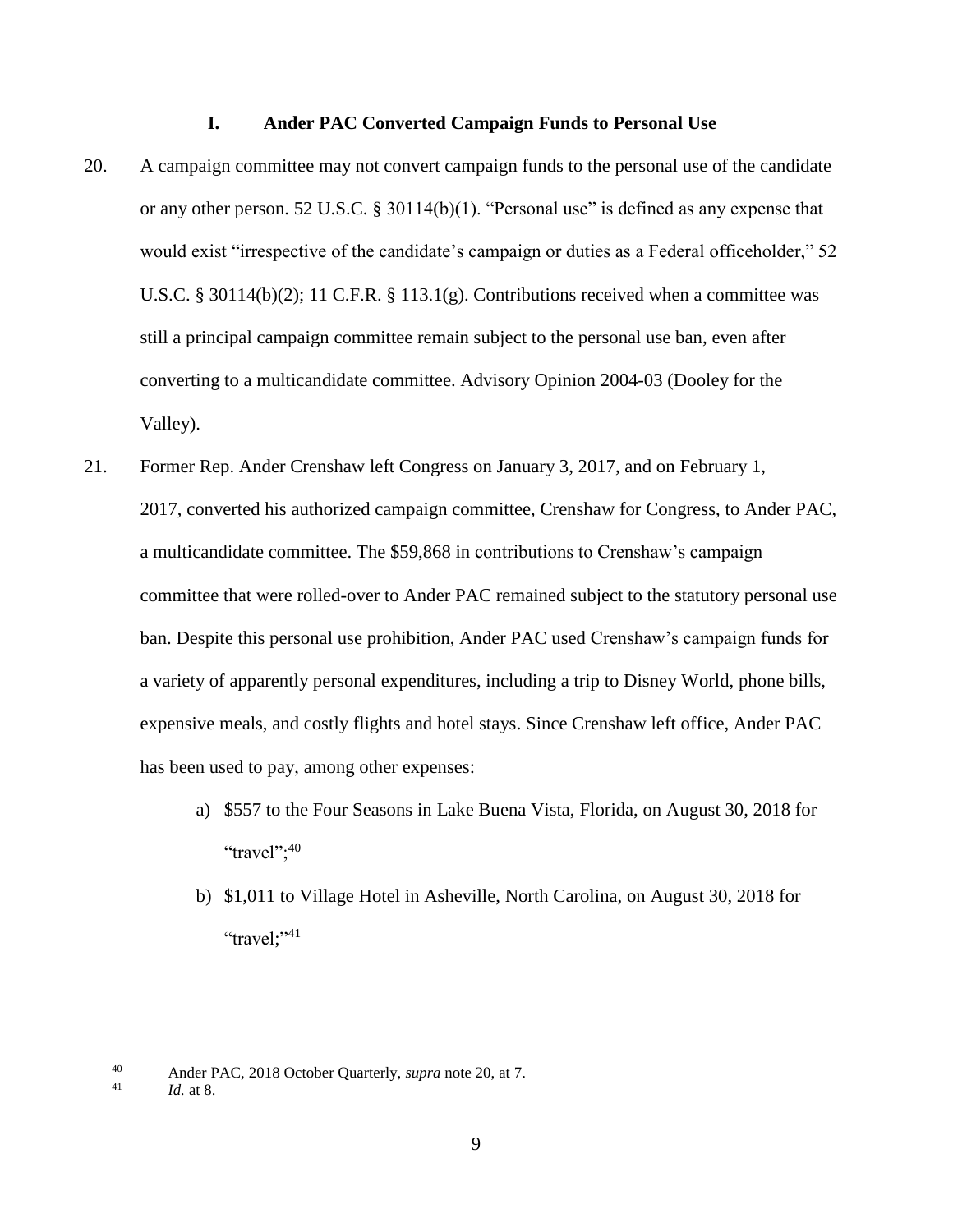- c) \$1,092 to Broadmoor Hotel in Colorado Springs, Colorado, on September 11, 2018 for "travel;"<sup>42</sup>
- d) \$2,440 to Walt Disney World in Lake Buena Vista, Florida, on October 15, 2018,<sup>43</sup> plus \$2,770 on that same date to the Four Seasons at Walt Disney World Resort:<sup>44</sup>
- e) \$8,401 in AT&T phone bills;<sup>45</sup>
- f) \$450 in American Express credit card fees;<sup>46</sup>
- g) \$2,885 at the Apple store;<sup>47</sup> and
- h)  $$6,857$  for "food/beverage" or "catering."<sup>48</sup>
- 22. As a result, Ander PAC's use of campaign contributions for luxury travel, meals, phone bills, and other apparently personal expenses constituted the illegal conversion of campaign funds to personal use, in violation of  $52$  U.S.C. § 30114(b)(1).

# **PRAYER FOR RELIEF**

23. Wherefore, the Commission should find reason to believe that Ander PAC has violated 52

U.S.C. § 30101 *et seq.*, and conduct an immediate investigation under 52 U.S.C. §

30109(a)(2).

 $42\,$  $\frac{42}{43}$  *Id.* at 9.

<sup>43</sup> Ander PAC, 2018 Pre-General, *supra* note 26, at 7.

<sup>44</sup> *Id.* at 6; *see also* sources cited *supra* note 28.

Ander PAC, Disbursements for "phone service," 2017-18, FEC.GOV,

[https://www.fec.gov/data/disbursements/?two\\_year\\_transaction\\_period=2018&data\\_type=processed&committee\\_id](https://www.fec.gov/data/disbursements/?two_year_transaction_period=2018&data_type=processed&committee_id=C00352849&min_date=01%2F01%2F2017&max_date=12%2F31%2F2018&disbursement_description=phone+service) [=C00352849&min\\_date=01%2F01%2F2017&max\\_date=12%2F31%2F2018&disbursement\\_description=phone+se](https://www.fec.gov/data/disbursements/?two_year_transaction_period=2018&data_type=processed&committee_id=C00352849&min_date=01%2F01%2F2017&max_date=12%2F31%2F2018&disbursement_description=phone+service) [rvice](https://www.fec.gov/data/disbursements/?two_year_transaction_period=2018&data_type=processed&committee_id=C00352849&min_date=01%2F01%2F2017&max_date=12%2F31%2F2018&disbursement_description=phone+service) (last visited Feb. 27, 2019).

Ander PAC, Disbursements for "annual fee" or "renewal fee," 2017-18, FEC.GOV, [https://www.fec.gov/data/disbursements/?two\\_year\\_transaction\\_period=2018&data\\_type=processed&committee\\_id](https://www.fec.gov/data/disbursements/?two_year_transaction_period=2018&data_type=processed&committee_id=C00352849&min_date=01%2F01%2F2017&max_date=12%2F31%2F2018&disbursement_description=annual+fee&disbursement_description=renewal+fee) [=C00352849&min\\_date=01%2F01%2F2017&max\\_date=12%2F31%2F2018&disbursement\\_description=annual+fe](https://www.fec.gov/data/disbursements/?two_year_transaction_period=2018&data_type=processed&committee_id=C00352849&min_date=01%2F01%2F2017&max_date=12%2F31%2F2018&disbursement_description=annual+fee&disbursement_description=renewal+fee) [e&disbursement\\_description=renewal+fee](https://www.fec.gov/data/disbursements/?two_year_transaction_period=2018&data_type=processed&committee_id=C00352849&min_date=01%2F01%2F2017&max_date=12%2F31%2F2018&disbursement_description=annual+fee&disbursement_description=renewal+fee) (last visited Feb. 27, 2019).

<sup>47</sup> Ander PAC, 2017 Year-End Report, *supra* note 8.

<sup>48</sup> Ander PAC, Disbursements for "food" or "catering," 2017-18, FEC.GOV,

[https://www.fec.gov/data/disbursements/?two\\_year\\_transaction\\_period=2018&data\\_type=processed&committee\\_id](https://www.fec.gov/data/disbursements/?two_year_transaction_period=2018&data_type=processed&committee_id=C00352849&min_date=01%2F01%2F2017&max_date=12%2F31%2F2018&disbursement_description=food&disbursement_description=catering) [=C00352849&min\\_date=01%2F01%2F2017&max\\_date=12%2F31%2F2018&disbursement\\_description=food&dis](https://www.fec.gov/data/disbursements/?two_year_transaction_period=2018&data_type=processed&committee_id=C00352849&min_date=01%2F01%2F2017&max_date=12%2F31%2F2018&disbursement_description=food&disbursement_description=catering) bursement description=catering (last visited Feb. 27, 2019).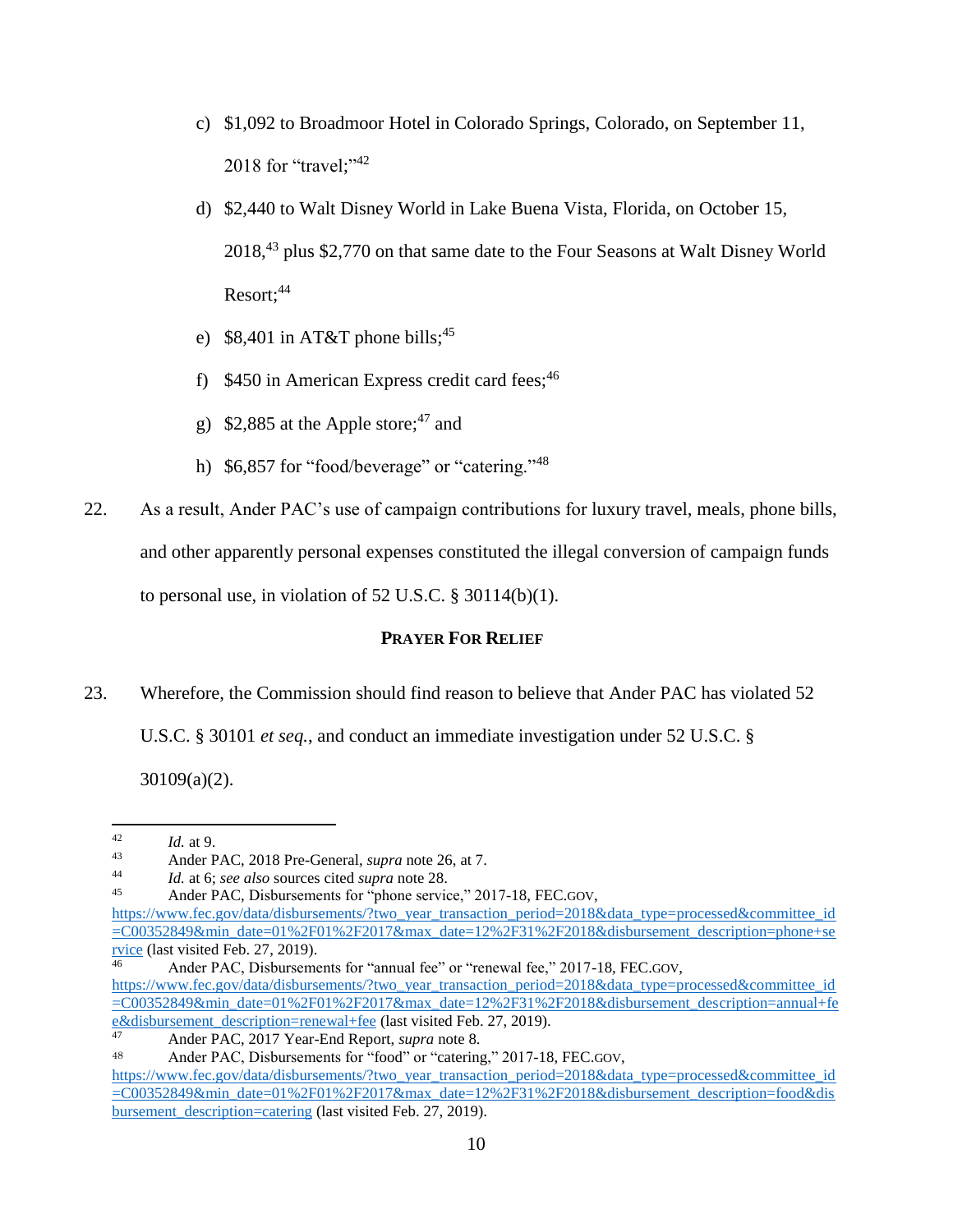Further, the Commission should seek appropriate sanctions for any and all violations, 24. including civil penalties sufficient to deter future violations and an injunction prohibiting the respondents from any and all violations in the future, and should seek such additional remedies as are necessary and appropriate to ensure compliance with the FECA.

Respectfully submitted,

Campaign Legal Center, by Brendan M. Fischer 1411 K Street, NW, Suite 1400 Washington, DC 20005  $(202)$  736-2200

Margaret Christ 1411 K Street NW, Suite 1400 Washington, DC 20005  $(202)$  736-2200

Brendan M. Fischer Campaign Legal Center 1411 K Street, NW, Suite 1400 Washington, DC 20005 Counsel to the Campaign Legal Center, Margaret Christ

March 8, 2019